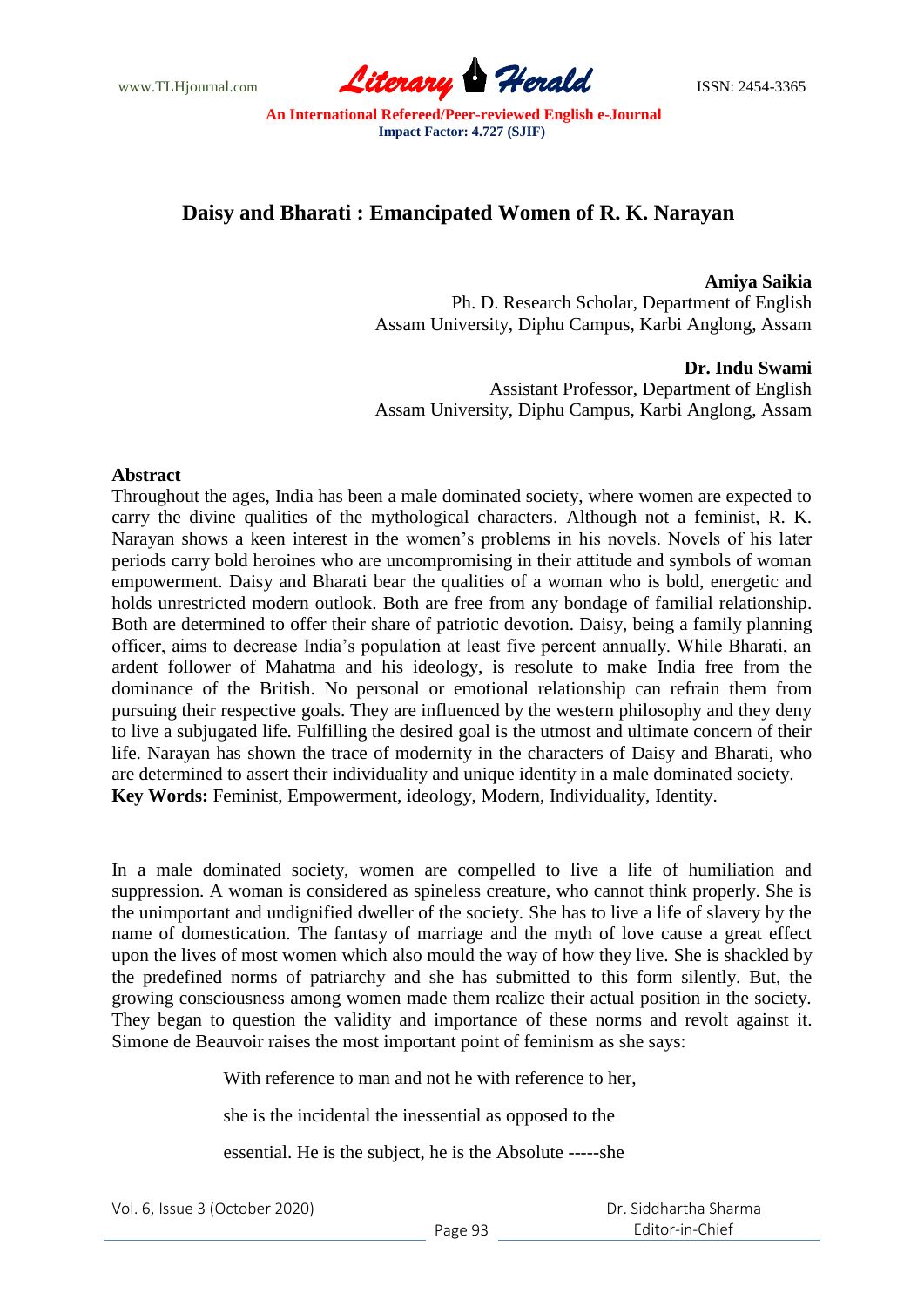

is the Other. (Beauvoir XVI)

Feminist thoughts came to India along with the western education and ideas. Traditionally, Indian women are considered merely as a shadow of her male counterpart. An Indian woman"s identity is shaped by her relation with her father, brother, husband or son. She is expected to be adorned with the goddess like qualities of the women from the Hindu mythology and be meek, submissive, devoted and sacrificing. Ensuring well-being of her husband and his family should be the ultimate duty of a married woman. In this regard Sunita Sinha says:

Indian woman negotiate survival through an array of oppressive

patriarchal family structures: age, ordinal states, relationship to

men through family of origin, marriage and procreation as well

as patriarchal attributes……… (Sinha 105)

R. K. Narayan (1907-2001) is one of the most remarkable Indian English writers of India. Covering a literary period of more than sixty years, he has enriched Indian English literature with his creative power. Taking an imaginary town, named Malgudi as the background, he created a realistic world where ordinary south Indian men-women try to adjust themselves in a slowly changing middle class world. As a realistic novelist, he had a keen interest on the sad plight of the Indian middle class women. He expresses his concern for women in his autobiographical book *My Days*, "Man assigned her a secondary place and kept her there with such subtlety and cunning that she herself began to lose all notion of her independence, her individuality, stature and strength." (Narayan 119) Narayan is not considered a feminist by the critics and he has never claimed to be one. But, while going through his novels, he is seen giving much space and concern to women characters than his contemporary Indian English writers. Narayan"s subject matters always move around a traditional society where old Indian heritage is given much respect. The female characters of his early novels are bearers and protectors of the Hindu customs and traditions. Savitri and Sushila are god-fearing, superstitious, meek and submissive. But, the heroines of his later novels are much bold, practical, independent, shrewd and far-sighted. To mark a space in the male dominated society is their aim of life. They are not ready to live an insignificant life, rather they want to walk forward while pursuing their dreams. The advent of the western education and ideas brought a change of life style and thoughts to the Indian scenario which made a huge impact upon the lives of Indian women too. As Narayan was aware of it, Narayan made his heroines of his post independence period believers of modern concepts and ideals. Daisy from *The Painter of Signs* (1976) and Bharati from *Waiting for the Mahatma* (1955) are modern, assertive, bold and courageous. About the creation of the character of Daisy Narayan says:

I suppose, I have moved along with times. This girl in my new novel,

Daisy in The Painter of Signs is quite different; not only is she not

dependent on man, she actually has no use of them as an integral part

|  | Vol. 6, Issue 3 (October 2020) |
|--|--------------------------------|
|--|--------------------------------|

| Dr. Siddhartha Sharma |
|-----------------------|
| Fditor-in-Chief       |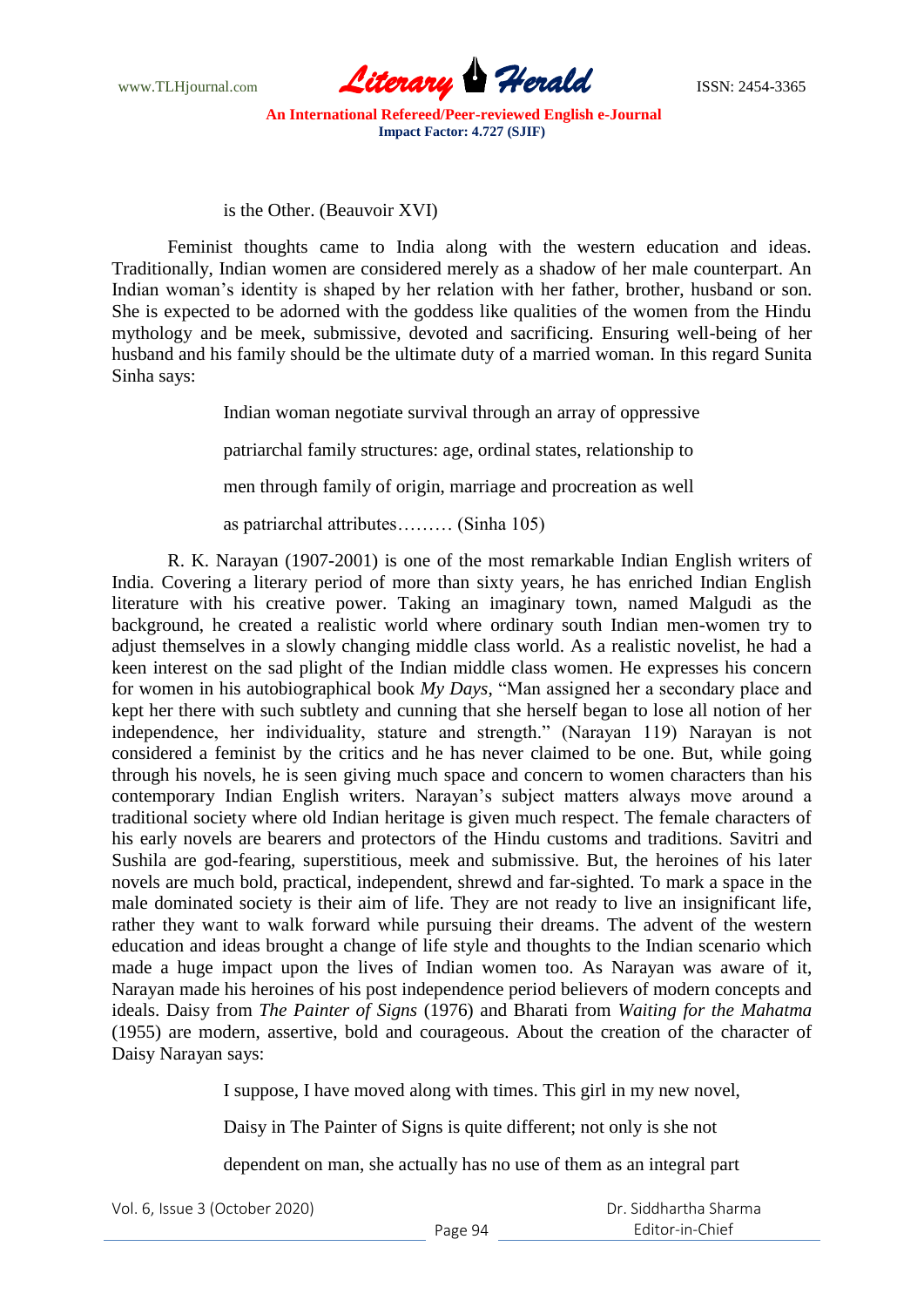

of her life. (Krishnan 127)

Daisy, as the name suggests, has got western education and holds a rather unconventional job --- a family planning official whose aim is to reduce the birth rate of India. She is educated, smart and practical for whom to carry out her duty with missionary zeal is the primary concern of life. She breaks away from her family when her parents try to marry her off at a tender age of thirteen. She has been determined to be a career woman as she says, "I would like to work, rather than be a wife." (Narayan 130) She revolts against the traditional custom of bridal inspection as she questions back at the groom"s family members. "I strode up like a soldier……" (Naarayan 132) She leaves her house and completes her education in Madras with the help of a missionary organization. Her early life is full of hardships and struggles which she overcomes and opens a family planning centre in Malgudi where she meets Raman, a painter of signboards. Raaman is attracted towards Daisy, for her staunch personality and natural beauty. He accompanies Daisy in her missions in the villages. Raman notices that Daisy could adjust herself in any situation, she could eat any food that was available, bath, wash and dry her cloth anywhere and can stay in a lowliest hut. Daisy shows her farsightedness and courage when one night Raman tries to rape her. Realizing the imminent danger she climbs up a tamarind tree and sits there till morning. Next day, she wants him that she would report against him in the police station, which makes Raman very frightened. With her behaviour she cuts him to his size. However, they develop a romantic relationship very soon. But, in their relationship, it is Daisy, who is more powerful and assertive. She is very sharp tongued and straightforward. When Raman asks her whether she was a Marxist, she replies, "What if I am or I am not? Is there a label one should always carry like a dog collar….." (Narayan 58) Raman keeps trying to please her and afraid of losing her. His proposal of marriage is accepted by Daisy in return of two conditions. Raman agrees to her conditions of having no baby in the future and giving it away to somebody if there is one by mischance. He also agrees that he will never ask anything about her job, or else she will leave him there and then. In this context, Raman cites the incident of the Mahabharata where goddess Ganga keeps those conditions before king Shantanu. Marriage and motherhood often become two obstacles in a woman"s journey to self-assertion. Daisy is aware of this and wants to be free herself from any burden in her way of achieving her goal. The socially attributed qualities which glorify a woman is meaningless to her. She comes out to be purely unconventional and ultramodern. She does not mind having a physical affair with Raman even before marriage. The general conception of being married to a good man and living happily ever after is not a dream for her like many other girls of her age. On the day of her shifting to Raman"s house, she cancels her marriage and leaves for a faraway place to control the urgent situation of alarming increase of population. The threatening and pleading of Raman could not change her decision. She says:

Married life is not for me. I have thought it over. It frightens me.

I am not cut out for the life you imagine. I can"t live except alone.

It won"t work. (Narayan 178-79)

She represents the new class of women who are outcomes of the women"s lib movement. Narayan shows the changing views and ideas of the Indian traditional society through Daisy.

Vol. 6, Issue 3 (October 2020)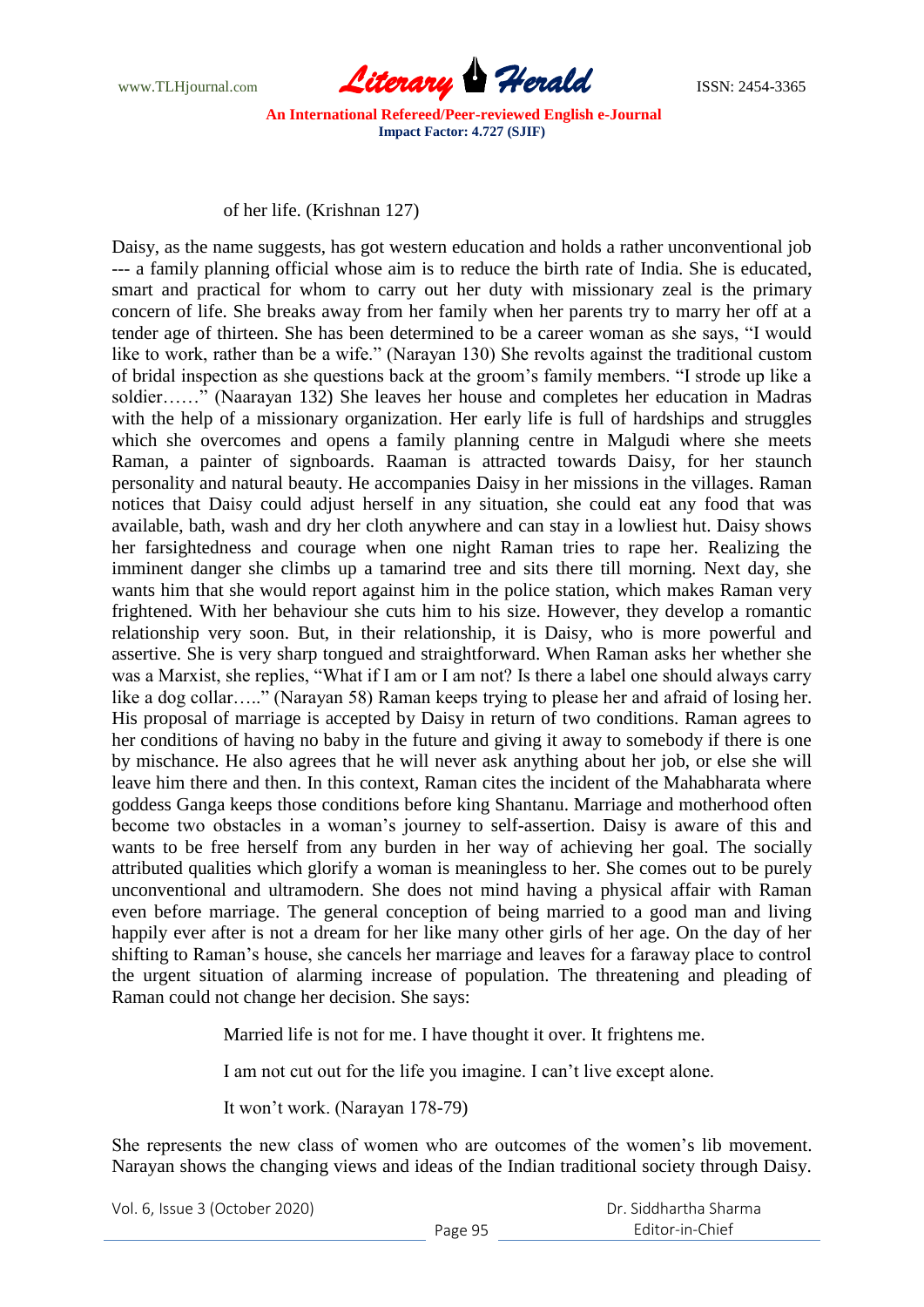

He also shows how the new generation of educated and conscious women denies to follow the already established rigid customs and conventions of the society. The necessity for an upliftment of women"s life is suggested by Narayan in this novel. He projects how a woman should be conscious of her rights. To quote Nomita Gokhale, "it is time to seek a new image of Sita ----- one who does not have to return to Earth, but can resolutely claim it." (Gokhale XVII)

So, Narayan creates Daisy as a totally unorthodox and unconservative character who does not think for a minute to throw away the established norms and conventions of the society. She is an extremist for whom having an independent life with a whole hearted dedication to her duty is the supreme value. In her way of achieving her goal, she is determined to overcome any kind of obstacle. She is not afraid of the social taboos, age-old patriarchal norms which make the women impotent. She has reached far ahead of other heroines of Narayan"s novels. Narayan has given such an elevated position which Savitri and Sushila can only dream of.

Not only in the sociological space, Narayan shows how women in the changing India participated in the active political field. Bharati from *Waiting for the Mahatma* is another significant woman character created by Narayan. Like Daisy, she too completely overpowers the male protagonist in the novel. An ardent follower of Mahatma Gandhi, Bharati is a die hard fighter for the freedom of India. She is self-dependent, strong and bears an impressive personality. She has an indominant desire to fulfill the aim of making India a free country from the British. Critics opine that Bharati is an ideal example of Narayan"s true vision of woman empowerment. She is an example of numerous Indian women who contributed devotedly for the freedom of India along with the men. Bharati is free from any familial relationship, an orphan whose father died during the 1920 movement. She has been brought up in ashram since childhood. Her name, Bharati, meaning daughter of India was given by Mahatma who is also her godfather.

Although Gandhi is present only in the beginning and concluding parts of the novel, his presence is felt throughout the novel through Bharati. She is a living embodiment of the teachings of Mahatma. All her decisions, whether political or personal, depends upon Gandhi. She is true to the Gandhian idealism and sticks to it at any point of time in her life. As a true disciple of Gandhi, she is truthful, frank, honest and a devoted patriot. When Sriram meets Bharati in the camp, she clearly tells him that if he wishes to meet her in the future, he will have to meet Mahatma. To quote,

If you wish to meet me come to Bapuji, the only place where

you may see me. Of course if you don"t want to see me any

more, go away. (Narayan 61)

She is a strong headed girl for whom personal and emotional aspects are futile before ideology and duties of life. When Sriram embraces her in one meeting, she warns him against this kind of behaviour and decides to write about the incident to Mahatmaji. She believes in truth in every aspect of life as she tells Sriram,

Vol. 6, Issue 3 (October 2020)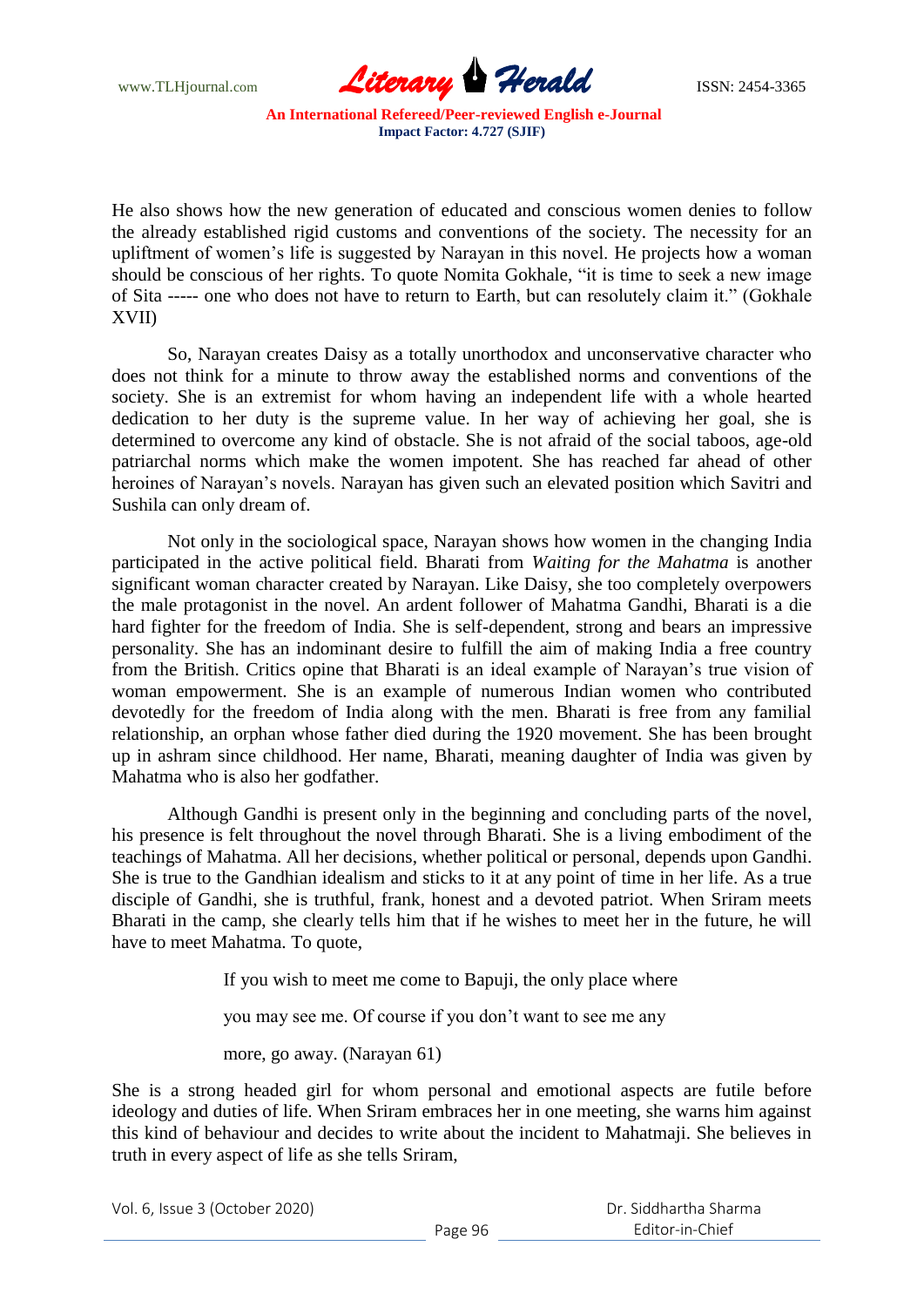

None except absolute, truth-speakers are allowed to come into

Mahatma"s camp. People who come here must take an oath of

absolute truth before going into Mahatma"s presence. (Narayan 319-20)

Sriram is quite impressed by her strong personality and authoritative manner and quickly falls in love with her. But, at some points, he is irritated by her truthfulness. When he puts the proposal of marriage, Bharati does not give him immediate consent. She says,

> I can"t marry without Bapu"s sanction…… yes if I marry at all and mark this, If Bapu agrees to it…… I won"t marry if he does not sanction it. I can"t do it. (Narayan 133-34)

She cannot be moved by any emotion or sentiment. She is disciplined and self-controlled. On Sriram"s insistence, she writes to Mahatma for the approval of the marriage. But, as a reply, Mahatma advises her not to marry which makes Sriram depressed. But, Bharati accepts Gandhi"s wish without any worry. She inspires Sriram to be a truthful follower of Gandhi and to gain his faith. Gandhi addresses Bharati as the "Guru" of Sriram and advises him to respect and obey her. Later, she confers him the duties relating to the freedom movement. She also teaches him the art of weaving. She is an expert in it and has even won a khadi competition. Narayan creates Bharati as a very brave character who is never scared to accomplish her mission and faces every problem with courage. For her, to fulfill her duty is the ultimate goal of life. Marriage is never given an important place in her life like in that of an average Indian young woman. When Sriram again asks her about marriage, she says, "I have other things to think of, …… I am going to jail." (Narayan 137) She can ignore her personal happiness for the greater cause of the nation. She goes to jail on Mahatma"s instruction quite easily. She is very caring and loving for the poor and suffering people and never tires of helping and taking care of them --- whether it is the orphan children in the camp, or the people suffering from the riot. Bharati"s personality as well as mentoring completely transforms Sriram from a careless young man into a sensible matured person. He becomes aware of various issues of the Indian nation as he follows Bharati and Mahatma to many villages and actively participates in the freedom movement. Bharati"s love and her mentoring turn him into the way of perfection. His aimless life finds a new meaning with Bharati. Bharati's larger than life personality totally overpowers Sriram. In this context, M. K. Naik rightly says,

> While as for the love story itself, Sriram the weak, timid and empty-headed drifter is hardly a lover whom the whole world can possibly love; and perhaps Freudianism alone can explain why the intelligent, able and domineering Bharati should at all feel drawn to this totally unheroic hero. (Naik 42)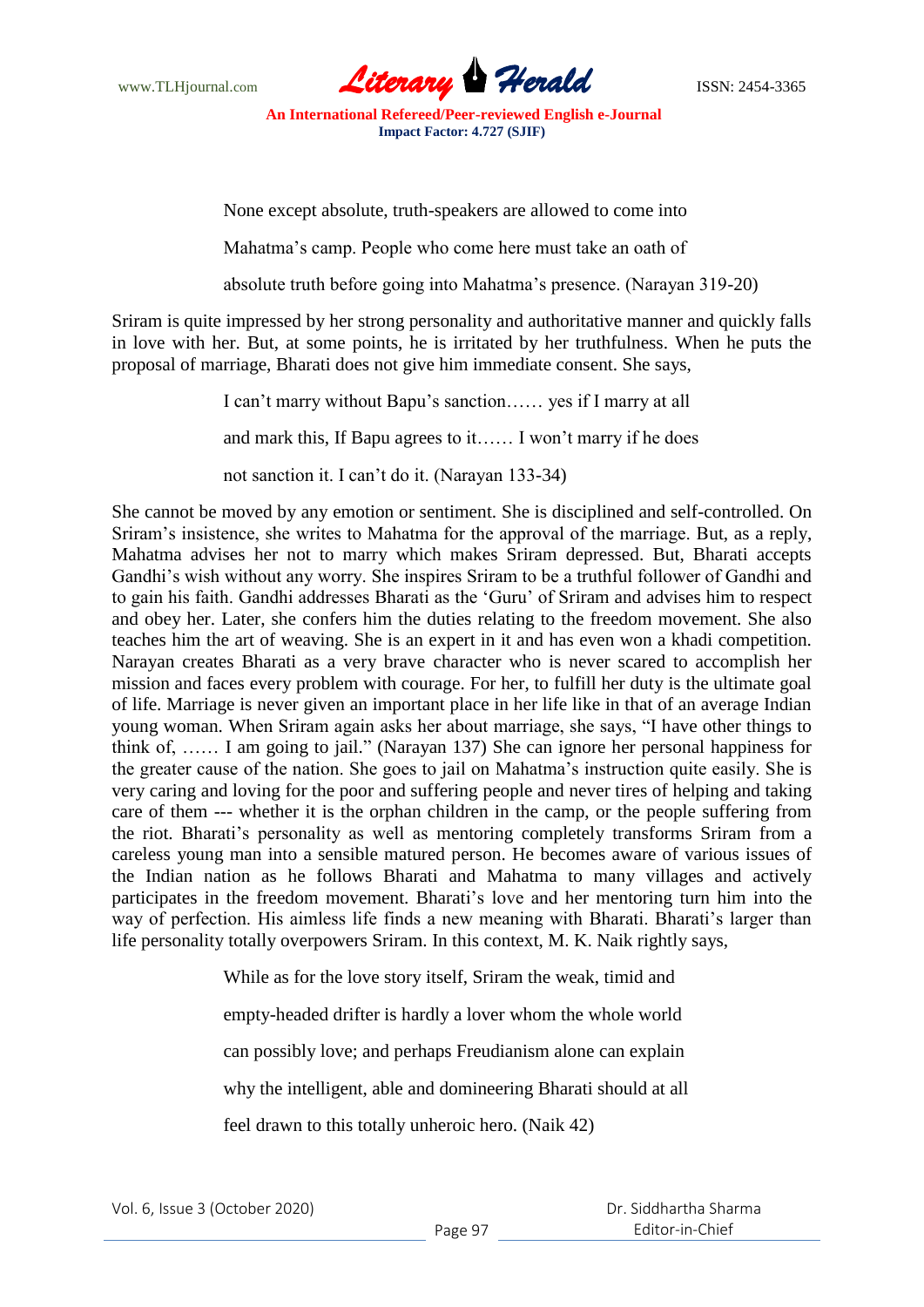www.TLHjournal.com **Literary Herald Herald ISSN: 2454-3365** 

Sriram feels timid before Bharati and wonders whether her personality will be too magnificent for him. Bharati's sharp comments and instructions inspire Sriram to overcome his shortcomings and shape into a better human being.

 In many regards, Bharati resembles with Daisy. They both bear the qualities of a New Woman. As Sushan Polis Schultz says,

The new woman arises full of confidence, she speaks eloquently,

and thinks independently, full of strength. She organizes efficiently

and directs proudly. (Schultz 39)

Both Daisy and Bharati are educated, modern, mentally strong, well prepared for any challenge, hard working, confident, self-dependent and consider their duty as the primary goal of life. For them, familial relationships have nothing to do in their lives. Marriage or love is considered as a secondary thing in their lives. In the case of Daisy and Bharati, there is a reversal of roles of a male and female. Both these characters dominate the male protagonist in the novels and the male characters are timid and unassertive. So, Naarayan has reached far away than the time when Ramani exploits and marginalizes his wife Savitri. The new characters created by Narayan are not meek, submissive or devoted. Rather, they are assertive, modern minded and bold women who are determined to fulfill their aims crossing all the barriers before them. They both exceed tradition in the manner that they both consider the identity of the individual more important than the role as a home-maker. But, still there are some differences between the two. Daisy crosses all the limits of the society as she keeps physical relation with Raman without marriage which is considered immoral. But, Bharati guards her character very well and she is free from any moral degradation. Like Daisy, Bharati too considers marriage as a secondary thing before her aim. But, she is not afraid to marry or think of marriage as an evil institution. But, this may be due to the fact that she has never experienced the family life and hence no idea about the institution of marriage. She is ready to marry Sriram upon Mahatma's approval. Narayan's novels show the undeniable presence of women in the society through his realistic portrayal of women characters. Narayan created his female characters keeping in mind the Indian mentality which is full of myth and tradition. Some of these female characters make attempt to go against the existing norms and customs of the society, but cannot disregard them. Whereas the heroines of his later novels are absolutely free from male dominance as they understand the true spirit of freedom.

## **Works Cited**

Beauvoir, Simone de. *The Second Sex*, trans. and edited by H. M. Parshley, Vintage Books,

1997, p. XVI.

Gokhale, Namita. "Sita: A Personal Journey." *In Search of Sita: Revisiting Mythology*, Penguin

Vol. 6, Issue 3 (October 2020)

 Dr. Siddhartha Sharma Editor-in-Chief